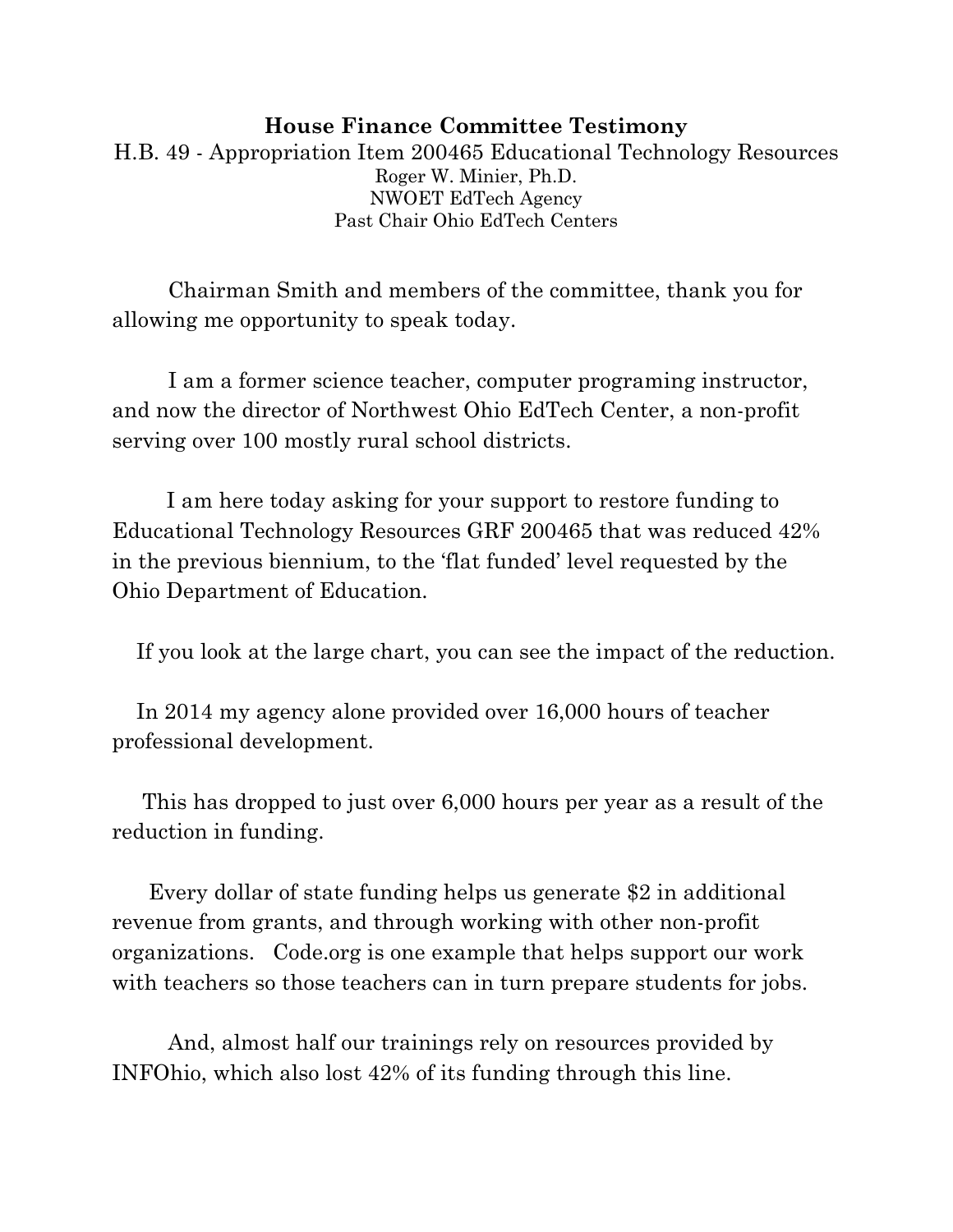Teachers need professional development so they can learn to better use technology in the classroom

Teachers must to show students technology for learning,

 But even more importantly, students need to learn skills needed for 21st century jobs.

Broadband Internet is just now reaching many of the rural families that live in northwest and southeast Ohio.

We expect to see continued growth in the availability of Internet at home, most especially in the smaller rural NW and SE Ohio communities.

This gives us an opportunity to expand learning both in and beyond the classroom walls.

Teachers need to know how to use technology daily, not just for state testing.

Teachers need to create online tests themselves.

Yes, so students are ready for state testing, but more importantly for the ACT, College Entrance Writing exams, and on-the-job skills students will use every day of their lives.

In just two hours we can teach teachers how to create tests online

In just one hour we can help teachers improve learning for every student – and get parents more involved - by putting homework online

We need this funding to help students move through the world of learning, and into the world of work.

I sincerely thank you for your time, and will be happy to answer any questions.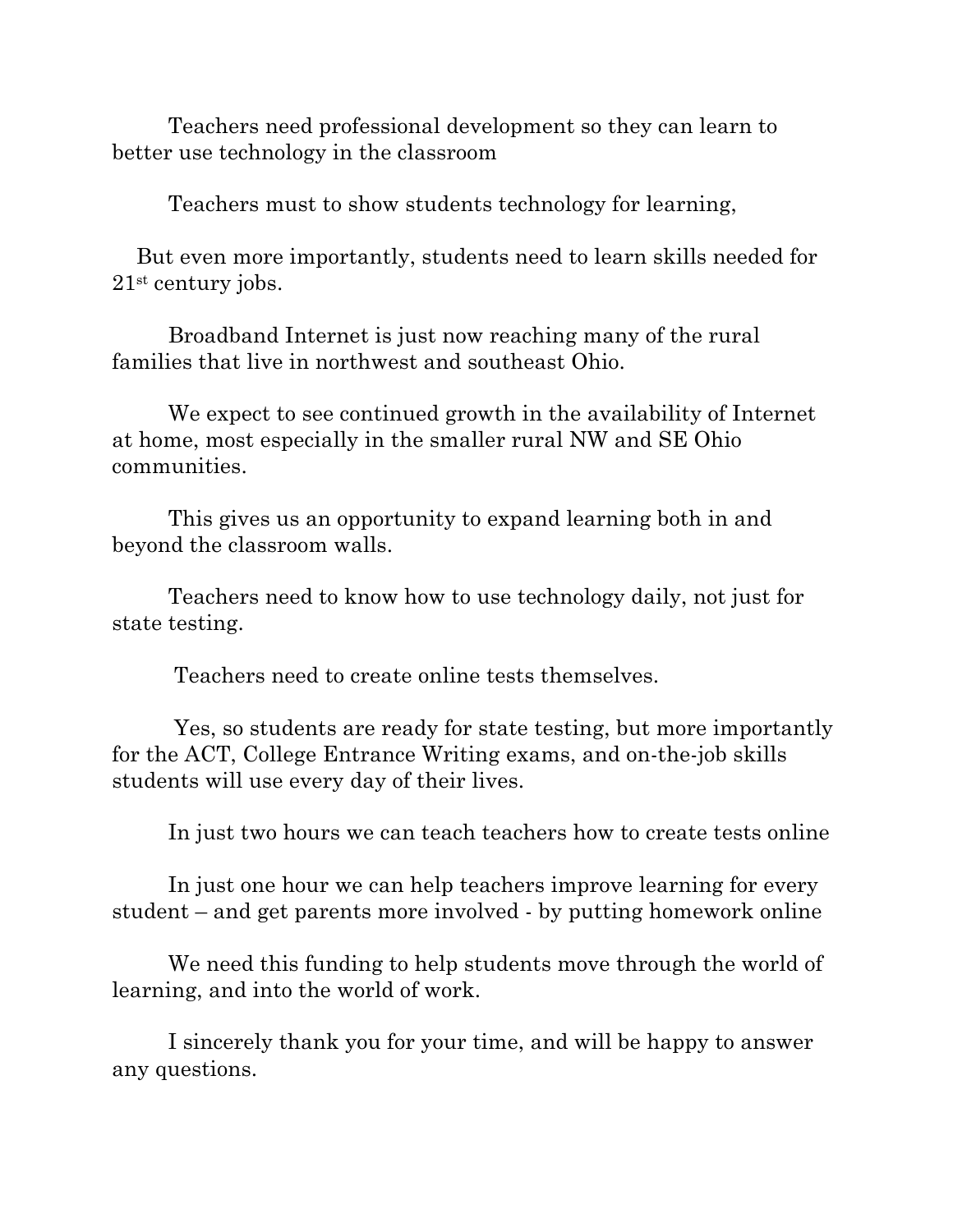# **EdTech Centers – Your Technology & Curriculum Professional Development Specialists**

*In partnership with INFOhio*

## **Teacher Professional Development**

FY15-FY18



*\*FY14 State-wide data shows over 120,000 teachers were provided professional development by Ohio EdTech*  Centers as reported to the Ohio Department of Education. This chart represents the number of hours of *professional development based on NWOET data through March 2017.* 



*\*\*Includes both district and student owned devices. EdWeek 2016; U of Michigan 2016, reporting modified based on projected growth from available Ohio national data, anecdotal and observational evidence). Roger Minier, NWOET, is responsible for this data representation.*



*FY16/17 use verified 3/17 on ODE data; projection based on national and best available state estimates.*